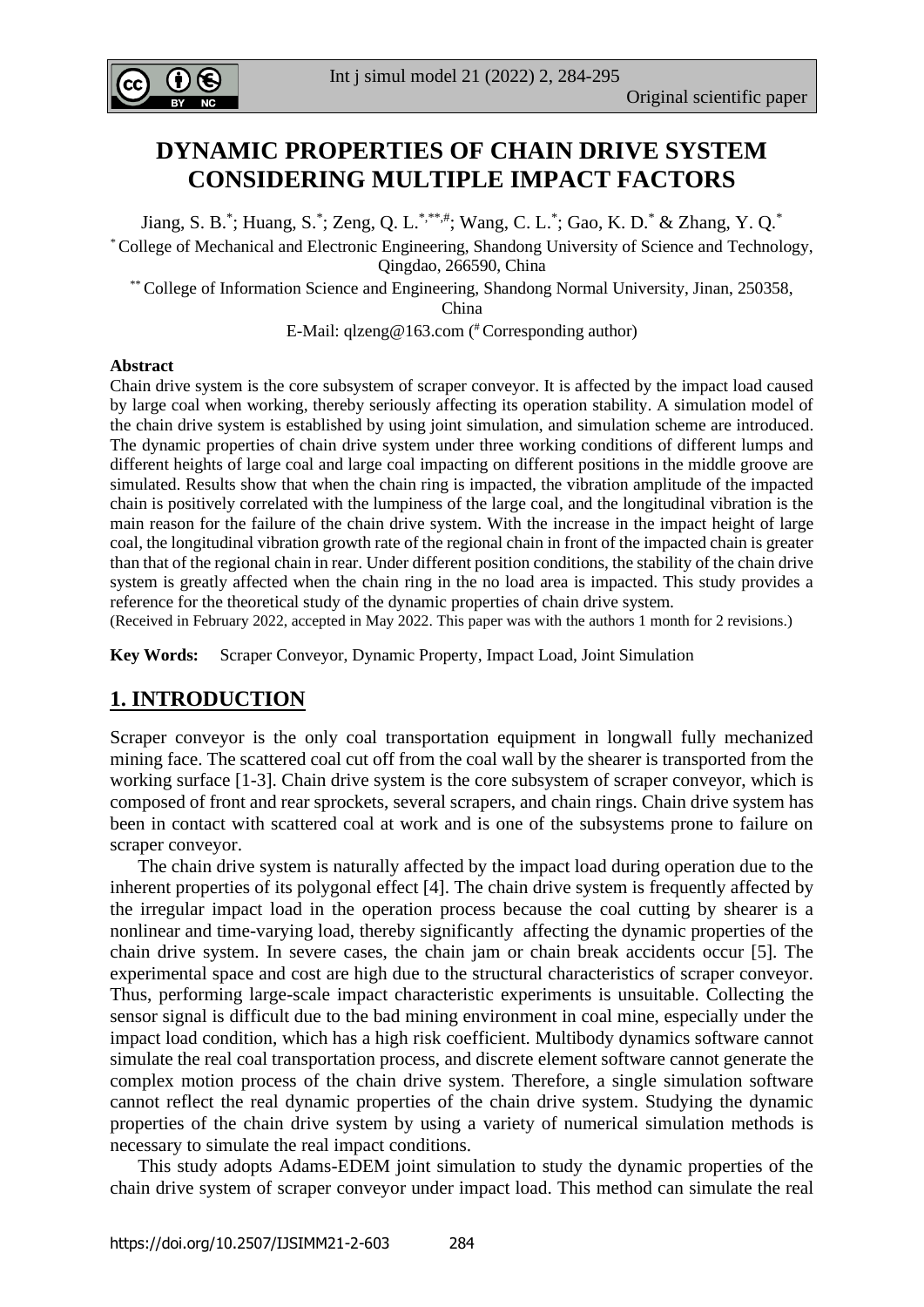coal transportation process of scraper conveyor in the mine and obtain the dynamic response signal of chain drive system that is difficult to obtain by simulation. The dynamic properties of chain drive system under impact load and different working conditions are analysed and explored. This research is of great importance to improve the overall reliability and optimize the design of chain drive system.

## **2. STATE OF THE ART**

Chain drive system is the core subsystem of scraper conveyor, and its dynamic properties determine the efficiency of coal transportation. Some scholars have observed and investigated the dynamic properties of chain drive system under normal working conditions. Zhuang et al. [6] found that the tension of the scraper chain can be effectively detected by monitoring the speed difference between the head and tail sprockets and the suspension of the scraper. Wang et al. [7] studied the crack initiation characteristics of the scraper chain by time-varying dynamic analysis method, obtained the dynamic tension of the scraper chain, and predicted the crack initiation life of the chain ring on the basis of multiaxial fatigue theory. Some scholars have explored the dynamic properties of abnormal conditions. Jiang et al. [8] studied the dynamic characteristics of scraper conveyor under abnormal working conditions by combining experiment and simulation. The acceleration of the scraper chain suddenly changes when the chain is broken. Zhang et al. [9] explored the influence of temperature on energy dissipation characteristics under different working conditions and found that temperature has minimal effect on the minimum steady-state stress. When the load suddenly changes, the plastic energy dissipation and internal energy increase with the load stabilizing. The above scholars ignored the contact effect between scattered coal and scattered coal, and between scattered coal and scraper conveyor structure when establishing the simulation model of scraper conveyor. The chain drive system under real working conditions is a nonlinear, time-varying, and strong coupling system composed of coal-scraper-chain-middle groove structure and discrete body. Therefore, the above method can still be improved in the reduction of real working conditions. The motion of the chain drive system is extremely complex at work, and simulating the real working environment through a single finite element, discrete element, and other simulation methods is difficult.

 On the basis of the above difficulties, some scholars have obtained the dynamic properties of scraper conveyor by multisoftware co-simulation or building a test bench. Ren et al. [10] studied the dynamic properties of scraper conveyor under partial load and variable load by Adams-EDEM co-simulation method. Wang et al. [11] proposed a new method for the joint simulation of multibody dynamics by combining discrete element method and finite element method. This method solves the problem that the response data between scraper chain and bulk coal cannot be obtained when the scraper chain is stuck or broken. It provides a reference for the simulation and failure mechanism of scraper conveyor. Zhang et al. [12] established a scraper conveyor model by multibody dynamics and discrete element co-simulation, and studied the interaction between the scattered coal and scraper conveyor components. The results show that the coal particles stuck between the scraper and the vertical ring will have a strong interaction with the rigid parts of the scraper machine. The above scholars simulate the real working condition of scraper conveyor by joint simulation and fully utilized the advantages of each software. Some scholars have restored the working conditions of scraper conveyor under the mine by building a test bench. Jiang et al. [13] estimated the running state by building a test bench to detect the speed difference between the head and tail sprockets of the scraper conveyor under different chain speeds, terrains, and loads. Zhang et al. [14] analysed the vibration properties of the middle groove of the scraper conveyor and conducted fault diagnosis of the scraper chain by monitoring the vibration at different positions in the middle groove. Wojnar et al. [15] studied the dynamic properties of the scraper conveyor reducer through experiments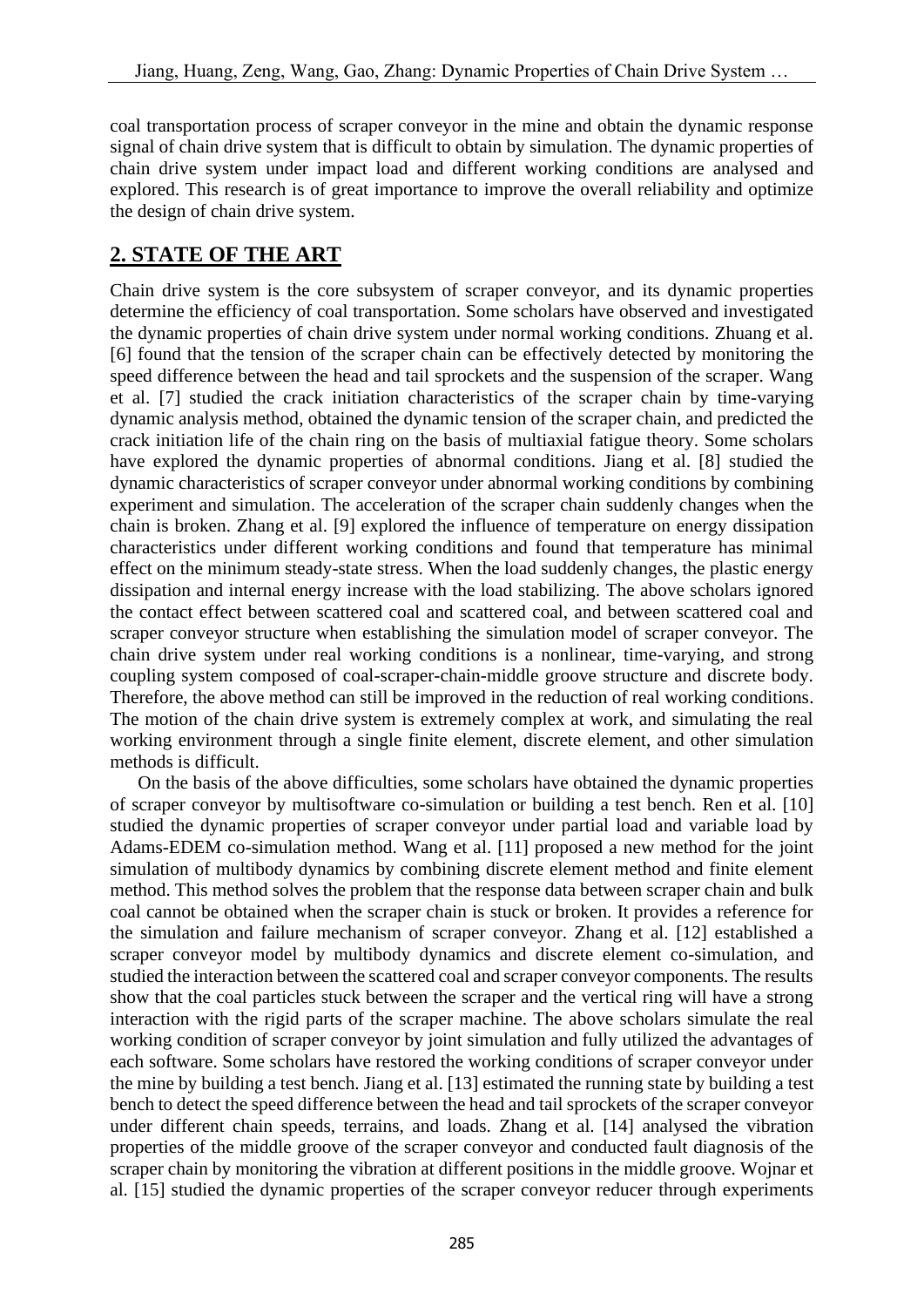and determined five positions on the reducer shell to describe the vibration of the reducer gear. Studying the dynamic properties of scraper conveyor by joint simulation or test bench is an effective method. However, the structure of scraper conveyor is special, and its working distance is usually more than 100 m. The above scholars often ignored the dynamic behaviour differences of scraper conveyor at different operating positions under different impact factors when they studied its dynamic properties under different working conditions. The dynamic properties of scrapers or chain rings at different positions are relatively different, especially when they are subjected to impact loads. Therefore, studying the dynamic behaviour of scraper conveyor at different operating positions under different impact factors is necessary.

 Some scholars have improved the dynamic properties of chain drive system from the perspective of optimization design. To improve the reliability of the scraper, Zhang et al. [16] used Ansys and SolidWorks to establish a 3D model of the scraper and optimized it. The designed reinforcement can effectively improve the mechanical properties of the scraper and increase its service life. Some scholars have optimized and improved the motor drive mode. Shprekher et al. [17, 18] analysed the dynamic properties of the motor of dual-drive scraper conveyor and found that the motor load is uneven when two motors were driven by one inverter. Therefore, the drive mode of the motor is optimized, and a drive mode that can automatically balance the load of two motors is proposed, and its feasibility is verified on Matlab/Simulink. Subsequently, a simulation model of dual-drive scraper conveyor is built on Matlab/Simulink. The results show that the optimized simulation model can effectively improve the simulation speed and the accuracy is within the error range. To improve the start-up properties of scraper conveyor, Li et al. [19] optimized the motor start-up mode based on the analysis of the influence of start-up time, load value, and rotational inertia on the soft start-up characteristics, and established a two-parameter control model that can control the soft start-up time, which can greatly improve the start-up properties of the motor. The above research can effectively improve the reliability and intelligence of scraper conveyor. However, it focuses on the stable working condition of scraper conveyor. For the impact condition, the existing research ignores the difference in the dynamic properties of the chain drive system that is different from the stable condition under different impact heights and lumps.

 When the scraper conveyor is working, the chain drive system is always in contact with the middle groove, and considerable friction occurs. Therefore, some scholars have investigated the dynamic properties of the scraper conveyor from the perspective of tribology. To study the wear properties of the middle groove, Xia et al. [20] established a coal-central groove simulation analysis model by using the discrete element method and explored the wear situation under different working conditions. The results show that the higher the coal gangue content, the greater the coal particles, and the more serious the wear of the central groove. Li et al. [21] established a discrete element model of the middle trough blanking area by using the discrete element method and investigated the mechanical and impact wear properties of the scraper conveyor when the chain pitch and scraper pitch were different. This study provides theoretical guidance for the improvement of the middle groove and mechanical analysis. The above scholars used the discrete element method to simulate the coal particles more realistically, but ignored that the chain drive system is a complex multibody dynamics system, without considering the force between the chains. Ma et al. [22] established a friction simulation model of the middle groove by using the joint simulation of discrete element and multibody dynamics. The wear of the middle groove is mainly caused by three-body wear on the basis of the analysis of the stress change in the scraper, the wear form of the middle groove, and the operation condition of the scraper conveyor. The above scholars studied and optimized the wear properties of scraper conveyor through joint simulation and experiment. However, the difference in wear properties of the middle groove at different positions of the fully mechanized working face is ignored.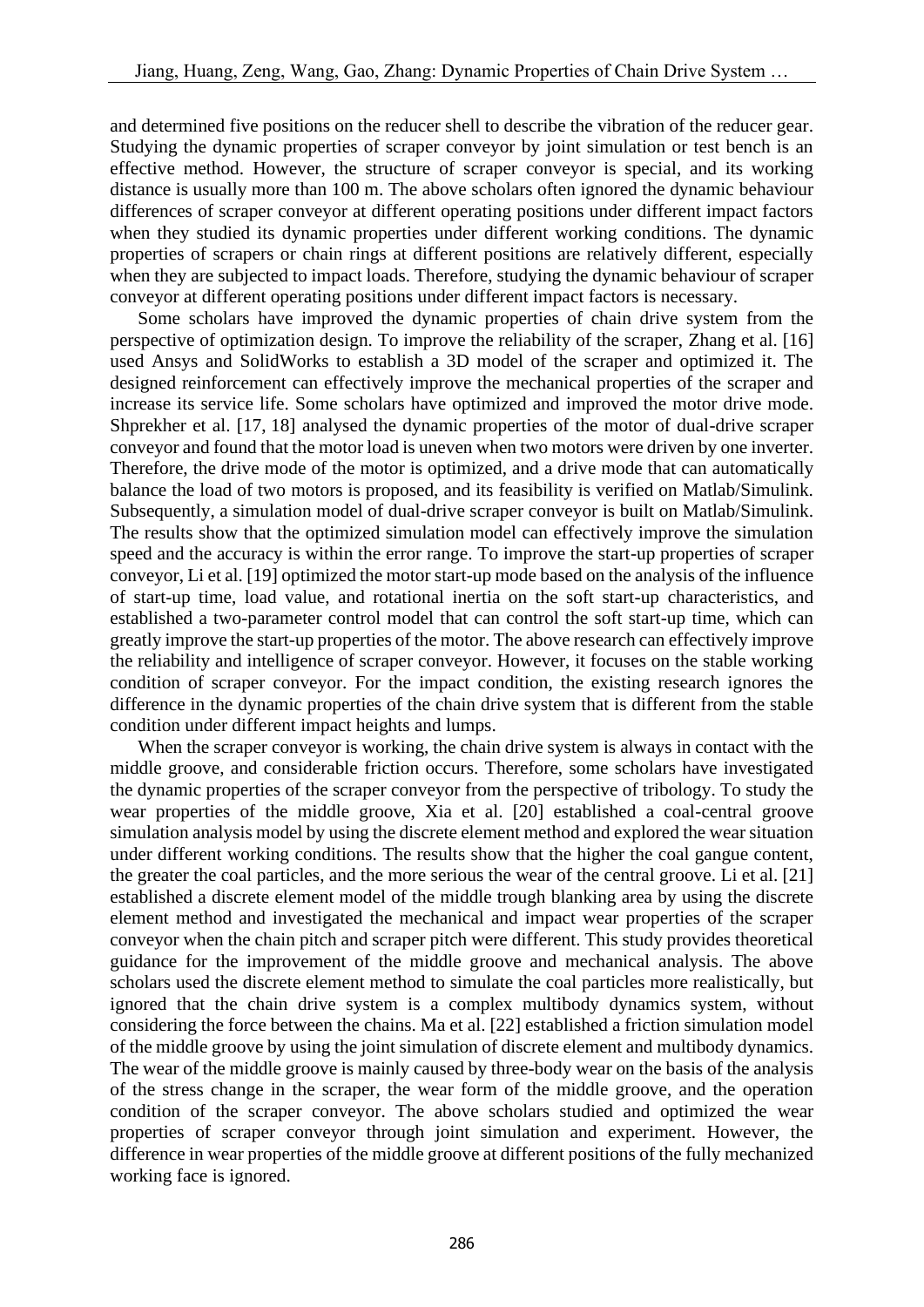This study uses the multibody dynamics-discrete element method to simulate the dynamic properties of scraper conveyor under impact load. The influence on chain drive system is studied by simulating the impact of large coal on different regions of the middle groove and changing the lumpiness and impact height of large coal. The acceleration of the chain ring and the scraper on two sides of the chain ring are used for numerical analysis. This research is of great importance to the optimization design of chain drive system.

 The rest of this article is organized as follows. Section 3 introduces the simulation model and contact model, as well as the simulation variables and schemes. Section 4 conducts the simulation analysis on three types of working conditions, namely, the lump coal impact to the different positions of the middle groove, changing the lump coal block and falling height, and studying the chain and scraper acceleration change rule. Section 5 provides the conclusions.

## **3. METHODOLOGY**

#### **3.1 Contact model**

The contact model is an important factor to determine whether the simulation results are accurate. This study involves severe impact collision problems, the Hertz–Mindlin (no slip) model is extremely suitable for the calculation of collision problems. Therefore, this contact model is adopted between coal particles, coal particles, and geometric entities [10]. Assuming that the contact between two spheres with radii  $R_1$  and  $R_2$  is elastic contact. The normal force between particles can be obtained by using Eq. (1):

$$
F_n = \frac{4}{3} E^* \sqrt{R^* \alpha^3} \tag{1}
$$

where,  $E^*$  is equivalent Young's modulus, [Pa];  $R^*$  is equivalent particle radius, [m];  $\alpha$  is normal overlap, [m].  $\alpha$  can be obtained by using Eq. (2):

$$
\alpha = R_1 + R_2 - |r_1 - r_2| \tag{2}
$$

where  $r_1$  is position vector of the sphere centre of particle 1;  $r_2$  is position vector of the sphere centre of particle 2.

The normal damping force between particles can be obtained by using Eq. (3):

$$
F_n^d = -2\sqrt{\frac{5}{6}}\beta\sqrt{S_n m^*}v_n^{rel}
$$
 (3)

where,  $\beta$  is coefficient related to recovery coefficient;  $S_n$  is normal stiffness, [n/m];  $m^*$  is equivalent mass, [kg];  $v_n^{rel}$  $v_n^{\text{rel}}$  is normal component of relative velocity, [m/s].

The shear force between particles can be obtained by using Eq. (4):

$$
F_t = -S_t \delta \tag{4}
$$

where,  $S_t$  is shear stiffness,  $[n/m]$ ;  $\delta$  is shear overlap,  $[m]$ .

The shear damping force between particles can be obtained by using Eq. (5):

$$
F_t^d = -2\sqrt{\frac{5}{6}}\beta\sqrt{S_t m^*}v_t^{rel}
$$
 (5)

where,  $\beta$  is coefficient related to recovery coefficient;  $S_t$  is shear stiffness, [n/m];  $m^*$  is equivalent mass, [kg];  $v_n^{rel}$  $v_n^{\text{rel}}$  is shear component of relative velocity, [m/s].

### **3.2 Adams-EDEM joint simulation model**

In this study, the chain drive system is reasonably and necessary simplified, and its simulation model is established on the basis of the real scraper conveyor. The model includes main and driven sprockets, 10 scrapers, 120 chain rings, and middle grooves. A bottom plate is added to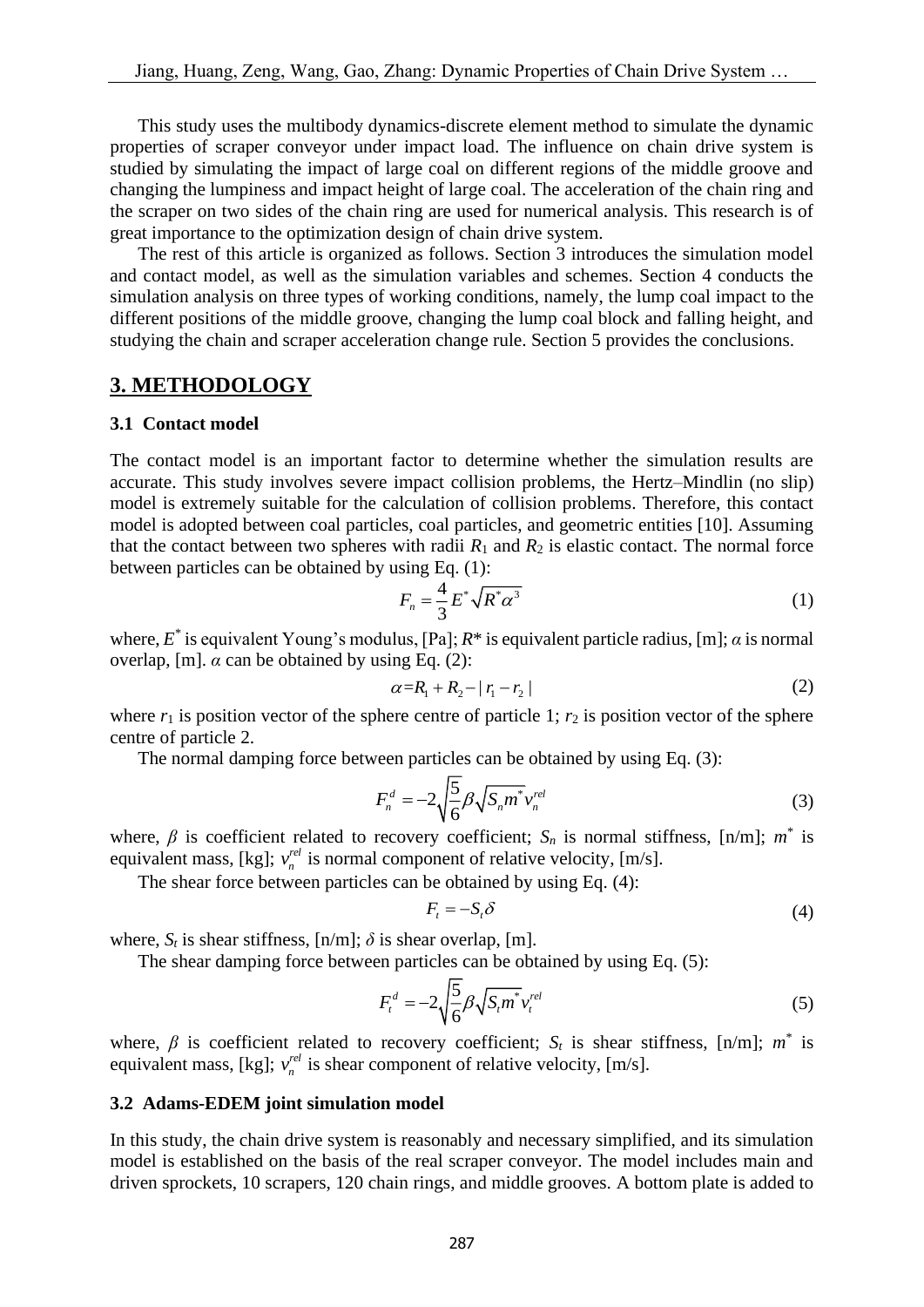the model to ensure the stability of the chain ring at operation. This process is performed because the chain ring under the middle groove will droop under the action of gravity during the operation of the model. The Adams-EDEM co-simulation method is used to establish a virtual prototype and simulate the real coal transportation environment more realistically. In Adams, the motion simulation of the scraper conveyor is completed. In EDEM, the coal particles are generated by adding a particle factory to complete the load loading.

 The simulation model is shown in Fig. 1. Particle factory 1 is used to generate the scattered coal cut by the shearer from the coal wall to simulate the real coal conveying environment. Particle factory 2 is used to produce large coal to achieve impact on the chain ring. The shapes of bulk coal and large coal are composed of four circular particles. The operation direction of scraper conveyor is X direction, the direction perpendicular to the middle groove is Y direction, that is, longitudinal direction, and the direction perpendicular to X and Y directions is Z direction.



Figure 1: Schematic of simulation model.

## **3.3 Simulation scheme**

When working, the shearer drum dumps the cut scattered coal to the scraper conveyor, which then carries the scattered coal away, and the position relationship diagram is shown in Fig. 2. Taking the shearer drum as the dividing point, the middle grooves can be divided into unloaded area and coal transportation area. The adjacent two scrapers and the chain rings between them are defined as a chain ring group, as shown in Fig. 3. The chain drive system can be considered to be composed of multiple chain ring groups, and in the direction of operation, the rear scraper is scraper 1, the front scraper is scraper 2. The area between scraper 2 and large coal is the front area, and the area between scraper 1 and large coal is the rear area.



Figure 2: Diagram of the relative relationship. Figure 3: Chain ring group.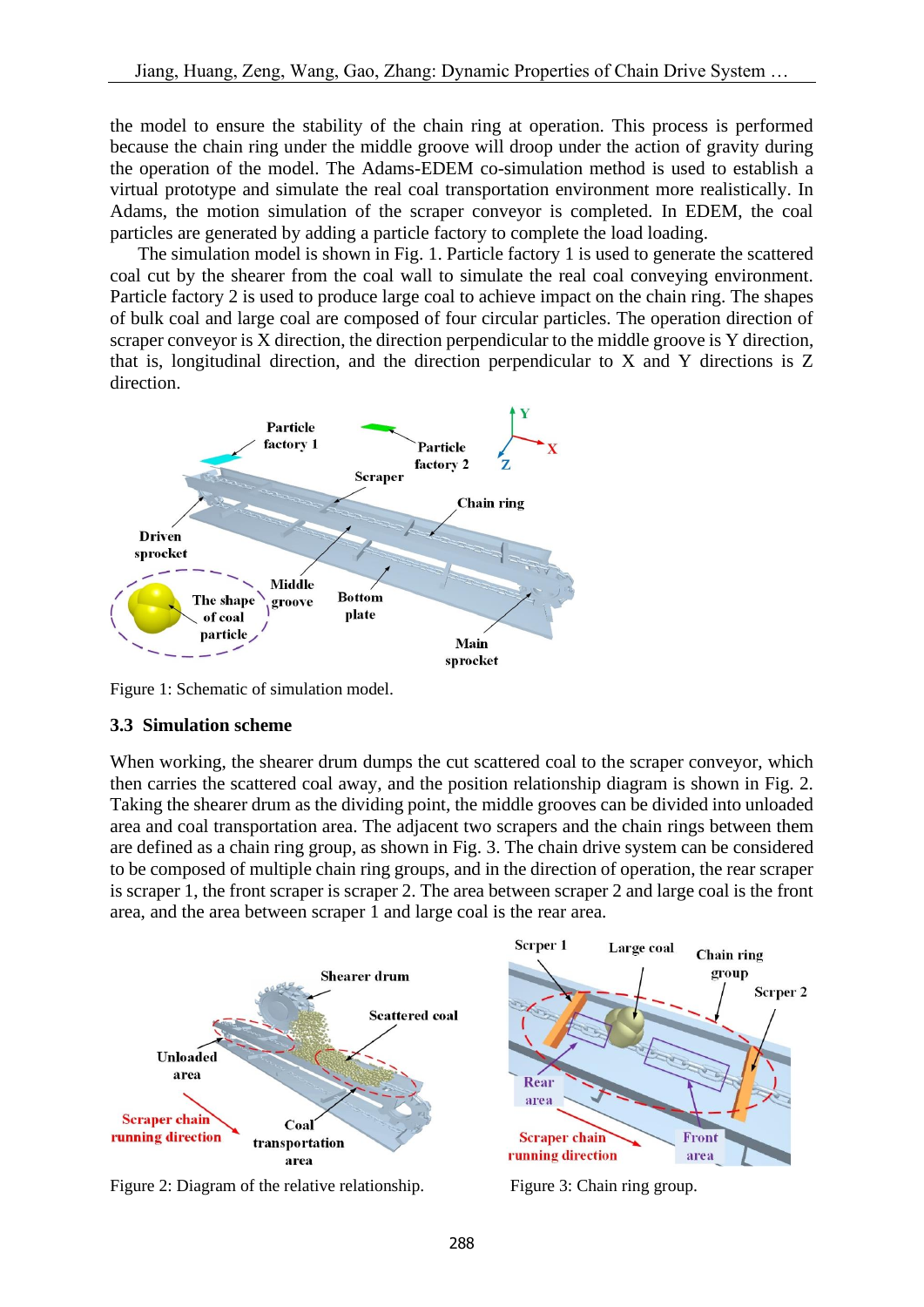In this study, the dynamic characteristics of large coal impacting on the chain drive system are investigated by controlling a single variable. The controlled variables are shown in Table I. Considering the efficiency of simulation, the middle groove length of the model is 6 m. Considering the accuracy of the simulation results, unloaded area and coal transportation area cannot occur simultaneously in one simulation. The length of the two areas in the simulation model is extremely short to simulate the real coal transportation area and the unloaded area, so the two areas are simulated separately. When simulating the unloaded area, particle factory 1 does not produce scattered coal particles, and only particle factory 2 produces large coal to simulate impact load. Large coal impact is generated to the middle position of chain ring group through continuous simulation debugging. When simulating the coal transportation area, particle factory 1 produces the scattered coal particles at the speed of 100 kg/s to simulate the scattered coal cut by the shearer, and the chain speed is 0.8 m/s. Particle factory 2 generates large coal to simulate the impact load. Different simulation impact conditions are simulated by adjusting the position of particle factory 2.

| Table I: Simulation variables. |
|--------------------------------|
|--------------------------------|

| <b>Lumpiness</b> $(kg)$ | Height(m)         | <b>Position</b>                                                                     |
|-------------------------|-------------------|-------------------------------------------------------------------------------------|
| 20, 30, 40, 50          | 1, 1.5, 2, 2.5, 3 | Chain ring of unloaded area<br>Chain ring of coal transportation area<br>Coal piles |

## **4. RESULTS AND DISCUSSION**

## **4.1 Variable lump condition**

The chain drive system is simulated by using 20, 30, 40 and 50 kg of large coal. The impact height is 1.5 m, and the impact position is the chain ring in the unloaded area. When the chain ring is impacted by 20 and 40 kg large coal, the change in 3D acceleration of the chain ring is shown in Fig. 4.



Figure 4: Changes in chain ring acceleration.

 As shown in Fig. 4, the 3D acceleration of the chain is zero when the chain ring is not subjected to the impact load, indicating that the chain ring runs smoothly and the simulation model meets the requirements. When the chain ring is affected by the impact load, the chain ring vibrates violently, which is likely to cause chain deformation, even chain clamping, chain breaking, and other faults. When the lump of large coal enlarges, the amplitude increases accordingly. When the large coals with different lumps impact the chain ring, the standard deviation of the acceleration of the chain ring is analysed to study the stability of the chain, as shown in Fig. 5.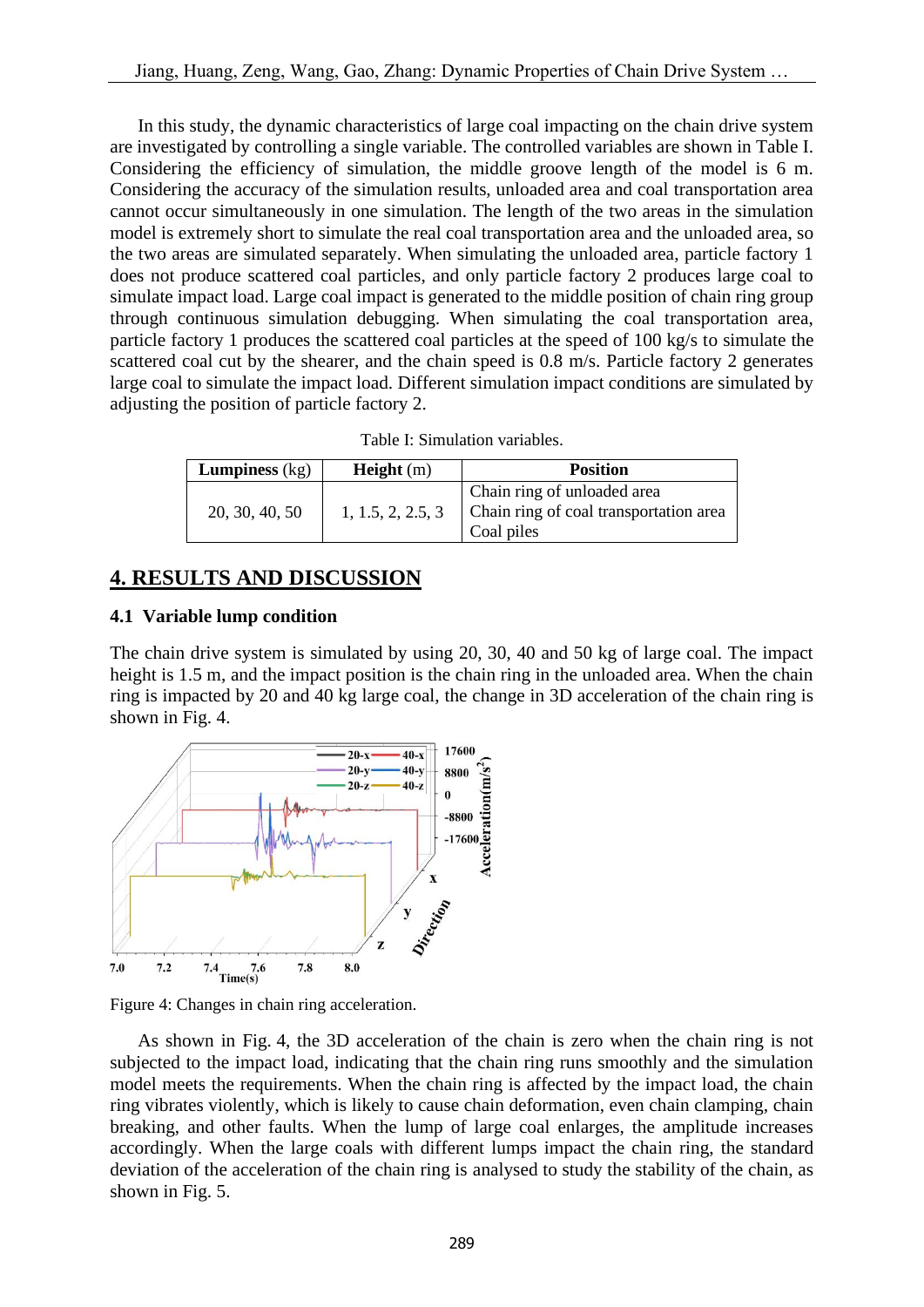

Figure 5: Variation trend of chain acceleration standard deviation.

 As shown in Fig. 5, the standard deviation of the 3D acceleration of the chain ring is small when it is not impacted, indicating that the chain ring runs smoothly. When the chain ring is impacted, the vibration in the Y direction is the strongest, which is higher than the sum of the standard deviation of the X and Y directions. This condition is mainly because the large coal impacts the chain ring from Y direction, and the kinetic energy is large, so the vibration is large. When the lumpiness of large coal increases, the vibration amplitude in three directions of the chain ring increases accordingly. This condition is extremely unfavourable for the smooth and safe operation of the chain ring, so the impact of large coal on the chain ring should be avoided.

#### **4.2 Variable height condition**

In Section 4.1, the influence of impact load on the impacted chain ring itself is analysed. When the chain ring is subjected to impact load, its influence on itself is extremely unfavourable. Therefore, this section will study the impact load on the overall chain ring group. The vibration of the scraper is continuously passed through the chain ring of the chain group when the chain is subjected to impact load. The vibration of the scraper reflects the vibration of the chain between the impacted chain and the scraper. Therefore, the more intense the vibration of the scraper, the more intense the vibration of the chain ring group.

 The impact simulation of chain drive system with 40 kg large coal is conducted, and the influence of large coal on the chain ring group is analysed when it was impacted from 1, 1.5, 2, 2.5, and 3 m height. Taking the impact height of 2 m as an example, the acceleration vibration of the scraper in the time domain is counted when the chain is subjected to the impact load, as shown in Fig. 6.



Figure 6: Acceleration changes of scrapers 1 and 2.

 As shown in Fig. 6, the accelerations in each direction of the two scrapers are close to zero without impact, indicating again that the scraper runs smoothly and the simulation model meets the requirements. When subjected to the impact load, the two scrapers of the chain ring group produce severe vibration. The maximum amplitude in the X direction is  $650.43 \text{ m/s}^2$ , the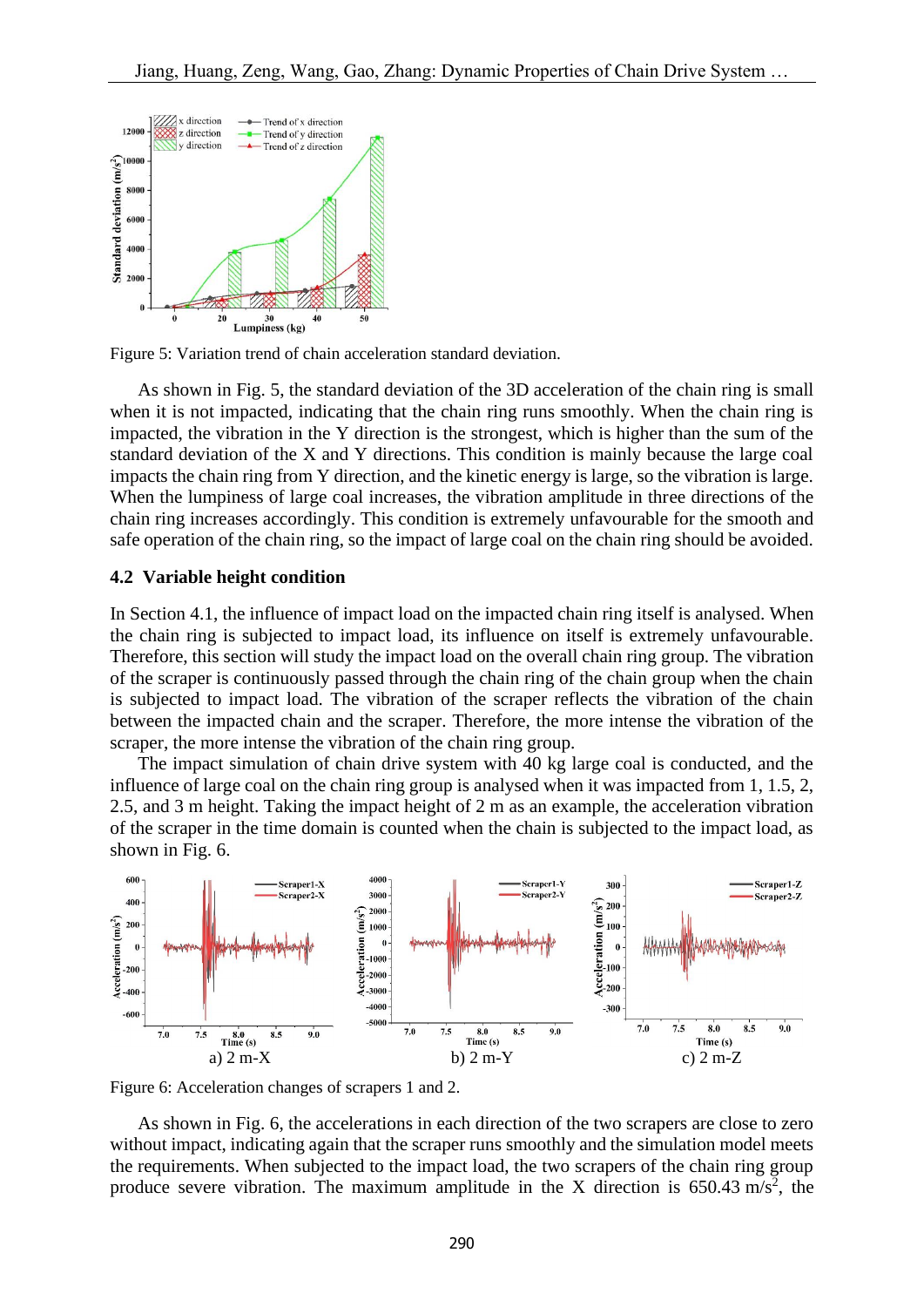maximum amplitude in the Y direction is 4088.853 m/s<sup>2</sup>, and the maximum amplitude in the Z direction is 175.79  $\text{m/s}^2$ , indicating that the impact load has a severe impact on the scraper, in which the Y direction is the most obvious. The standard deviations of scraper acceleration vibration at the heights of 1, 1.5, 2, 2.5, and 3 m are analysed, as shown in Fig. 7.



Figure 7: Standard deviation of scraper acceleration.

 As shown in Fig. 7, the chain ring group produces severe fluctuations in different directions when the chain ring is impacted, and the vibration is different, where  $Y > X > Z$ . This phenomenon is due to the large coal impact from the Y direction to the chain ring. Therefore, the vibration generated by the vertical impact force is large, and the vibration in the Y direction is the most intense. The standard deviation of the Y direction is larger than the sum of the X and Z directions, so the vibration of the Y direction is the main cause of the chain failure. With the increase in impact height, the standard deviation of acceleration in Y and X directions increases, and at the same height, the standard deviation of scraper 2 is always greater than that of scraper 1, but the increase in Z direction is unremarkable. This finding is because the movement of scraper in Z direction is inhibited by the middle groove, so the middle groove can improve the operation stability of the chain ring group.

 Considering that the impact load in the Y direction is the most influential, the function fitting is performed to analyse the change rule in the Y direction. As shown in Fig. 7, the standard deviation of scraper 2 is greater than that of scraper 1 at the same height. This finding indicates that when the chain ring of the chain ring group is impacted, the influence on the chain ring in the front area is large. The fitting growth rate of scraper 1 is 201.47, and the fitting growth rate of scraper 2 is 217.67 by fitting the standard deviation of Y direction. This finding shows that with the increase in impact height, the vibration growth rate of the chain ring in the front area is greater than that in the rear area. This condition again shows that the chain ring in the front area of the chain ring group is more vulnerable to damage. The chain ring in the front area should be optimized and strengthened.

#### **4.3 Variable position condition**

In this section, 40 kg large coal is used to simulate the impact of chain drive system. The impact height of large coal is 3 m, and the working conditions at different positions are shown in Fig. 8.



a) Chain ring of unloaded area b) Chain ring of coal c) Coal pile working condition



transportation area

291



Figure 8: Working conditions of different impact positions.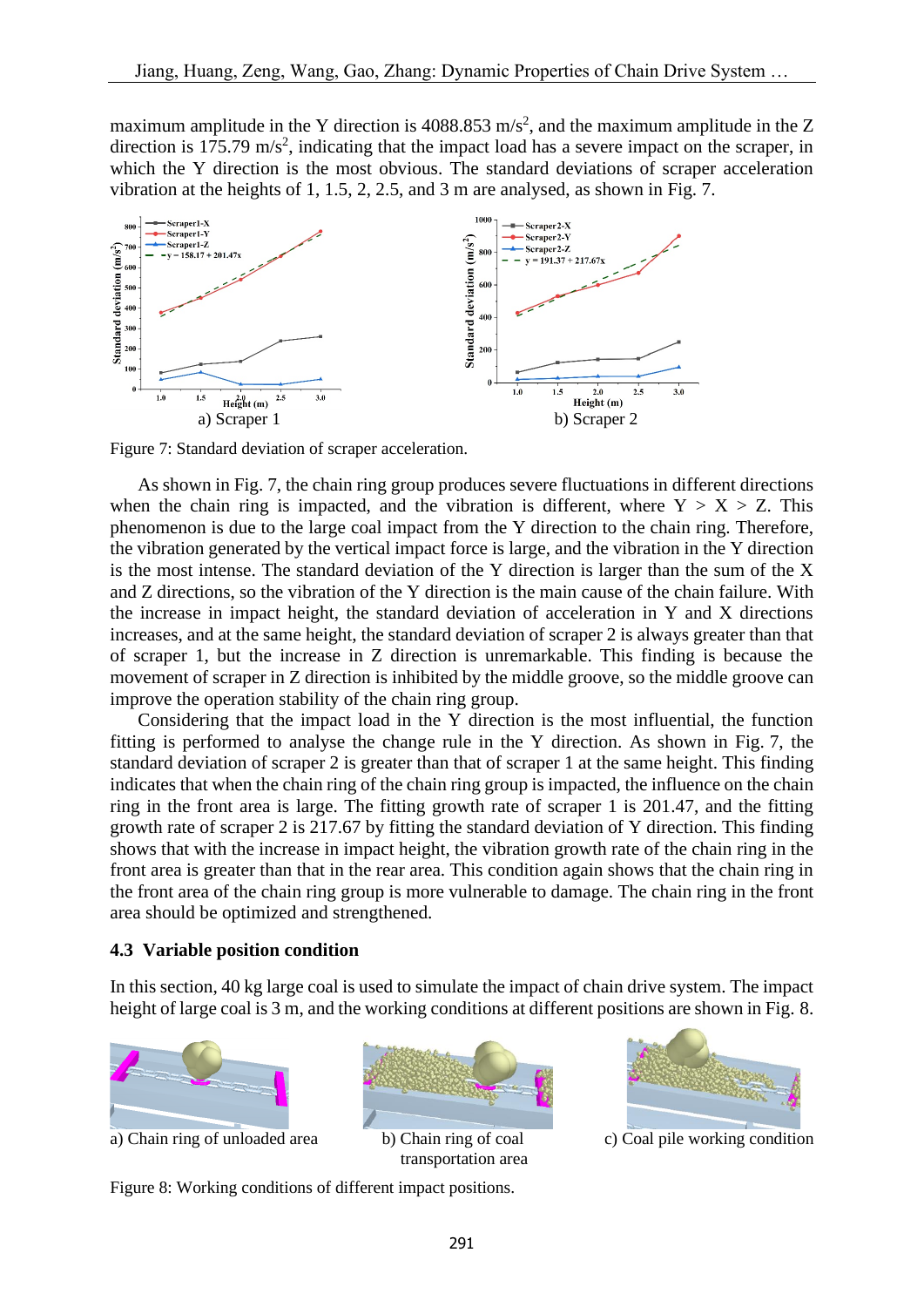

 When the above three positions are subjected to impact load, the 3D acceleration vibration curves of scrapers 1 and 2 are analysed, as shown in Figs. 9 to 11.

Figure 9: Chain ring of unloaded area.

 As shown in Fig. 9, the two scrapers in the chain ring group will produce severe vibration under condition a when the large coal impacts the chain ring at 7.7 s, with the maximum amplitude of 13535.65 m/s<sup>2</sup> and action time of 0.32 s. Subsequently, a secondary impact will occur on the scraper at 8.06 s. This condition is because when the large coal first impacts the chain ring, it is still on the middle groove, and the scraper moves forward to impact the large coal twice, so the impact load is generated again. The impact effect is small, and the maximum amplitude is  $4437.61 \text{ m/s}^2$ .



Figure 10: Chain ring of coal transportation area.

As shown in Fig. 10, the maximum amplitude can reach  $12290.61$  m/s<sup>2</sup> when large coal impacts the chain under working condition b, and the action time is only 43.75 % under working condition a. The impact on the chain ring group is short and strong. The influence on scraper 2 is obvious, which again indicates that the chain ring in the front area of the chain ring group should be optimized and strengthened.



Figure 11: Coal pile working condition.

 As shown in Fig. 11, the impact time is 59.38 % of that under condition a when the large coal impacts the coal pile under condition c, and the maximum amplitude is  $6244.48 \text{ m/s}^2$ . In the X and Y directions, the scraper 1 first generates vibration, and then the scraper 2 generates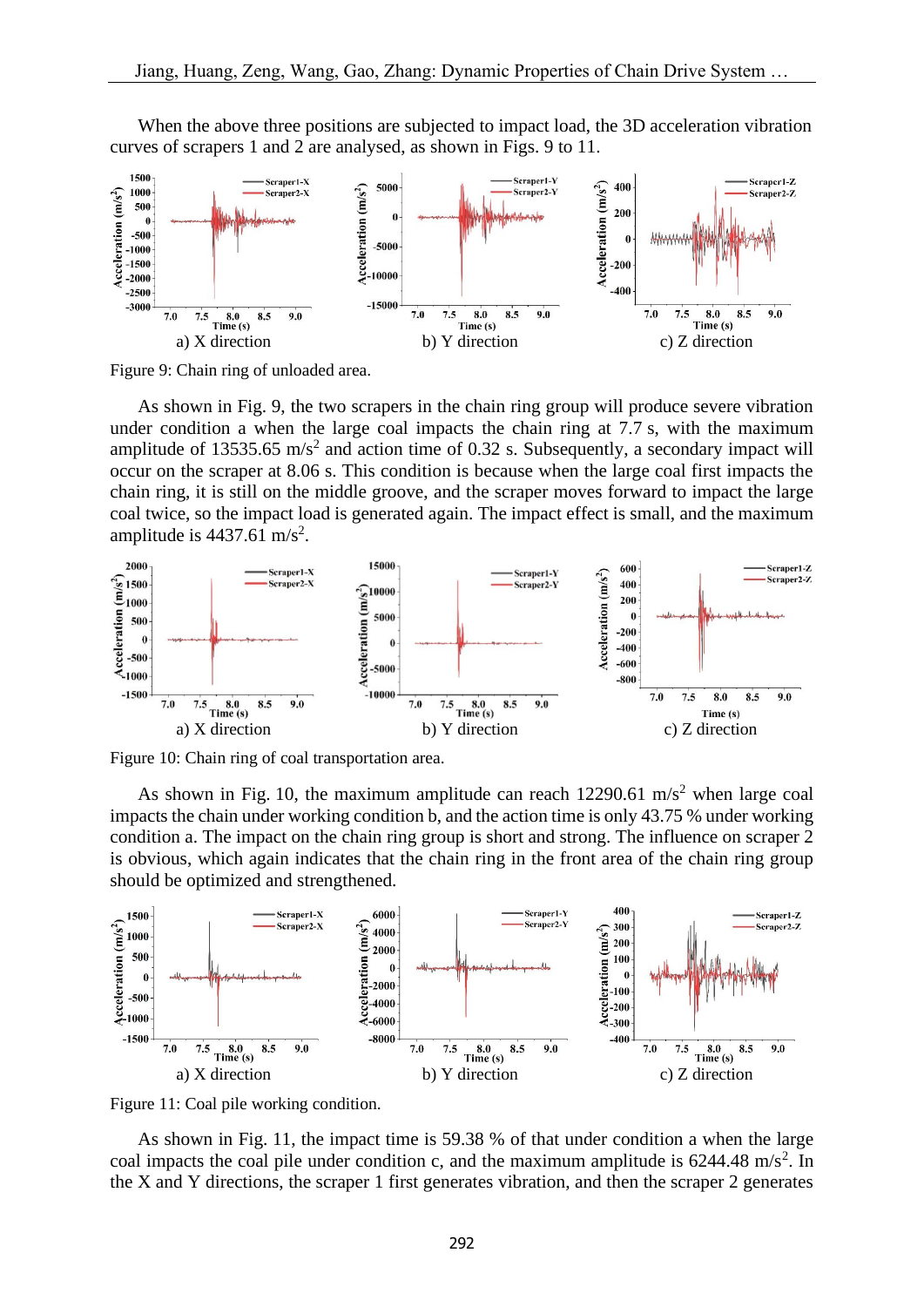severe vibration. The maximum amplitude of scraper 1 is larger than that of scraper 2 in three directions. This condition is mainly because the large coal impact on the chain ring group is closer to the scraper 1, and the vibration is intense under this condition. The vibration is transmitted to the scraper 2 through the chain ring, and the vibration is weak and delayed.

 The standard deviation of the acceleration of the scraper under the above three conditions is analysed to study the influence of the impact load on the chain ring group under different position conditions, as shown in Fig. 12.



Figure 12: Standard deviation of scraper acceleration.

 As shown in Fig. 12, the standard deviation of the acceleration of scrapers 1 and 2 is the largest when large coal is impacted under condition a, indicating that the damage to the chain ring group is the largest, and that coal particles can reduce the damage to the chain ring group caused by impact load.

When the large coal is impacted under working condition b, the standard deviation of the 3D acceleration of scraper 2 is greater than that of large coal under working condition c. The standard deviation of the Y direction of large coal impact on condition b is 2.24 times greater than that of large coal impact on condition c.

 Given that the acceleration standard deviation of scraper 1 in X direction and Z direction is the same in conditions b and c, the standard deviation in Y direction is only 1.53 times of that in condition b when the large coal impacts on condition c. Under working conditions b and c, the acceleration standard deviation of scraper 1 in X direction and Z direction is the same when the large coal impacts on working condition c. The standard deviation of scraper 1 in Y direction is only 1.53 times that of large coal impact on working condition b. Combined with the analysis of time domain in Figs. 10 and 11, the damage degree of the three position conditions to the chain group is as follows: condition  $a >$  condition  $b >$  condition c.

## **5. CONCLUSION**

This study adopts the multibody dynamics-discrete element method co-simulation method to explore the dynamic properties of the chain drive system of scraper conveyor under impact load. The impact simulation of large coal on the chain drive system under three working conditions of variable lump, variable height, and variable position is conducted, and the acceleration changes in the chain ring and scraper are obtained. The conclusions are summarized as follows:

 (1) When the chain ring is subjected to the impact load from large coal, the chain produces severe vibration. The longitudinal vibration is the main cause of the chain drive system failure. The vibration amplitude is positively correlated with the lumpiness of large coal, and the middle groove can improve the operation stability of the chain drive system.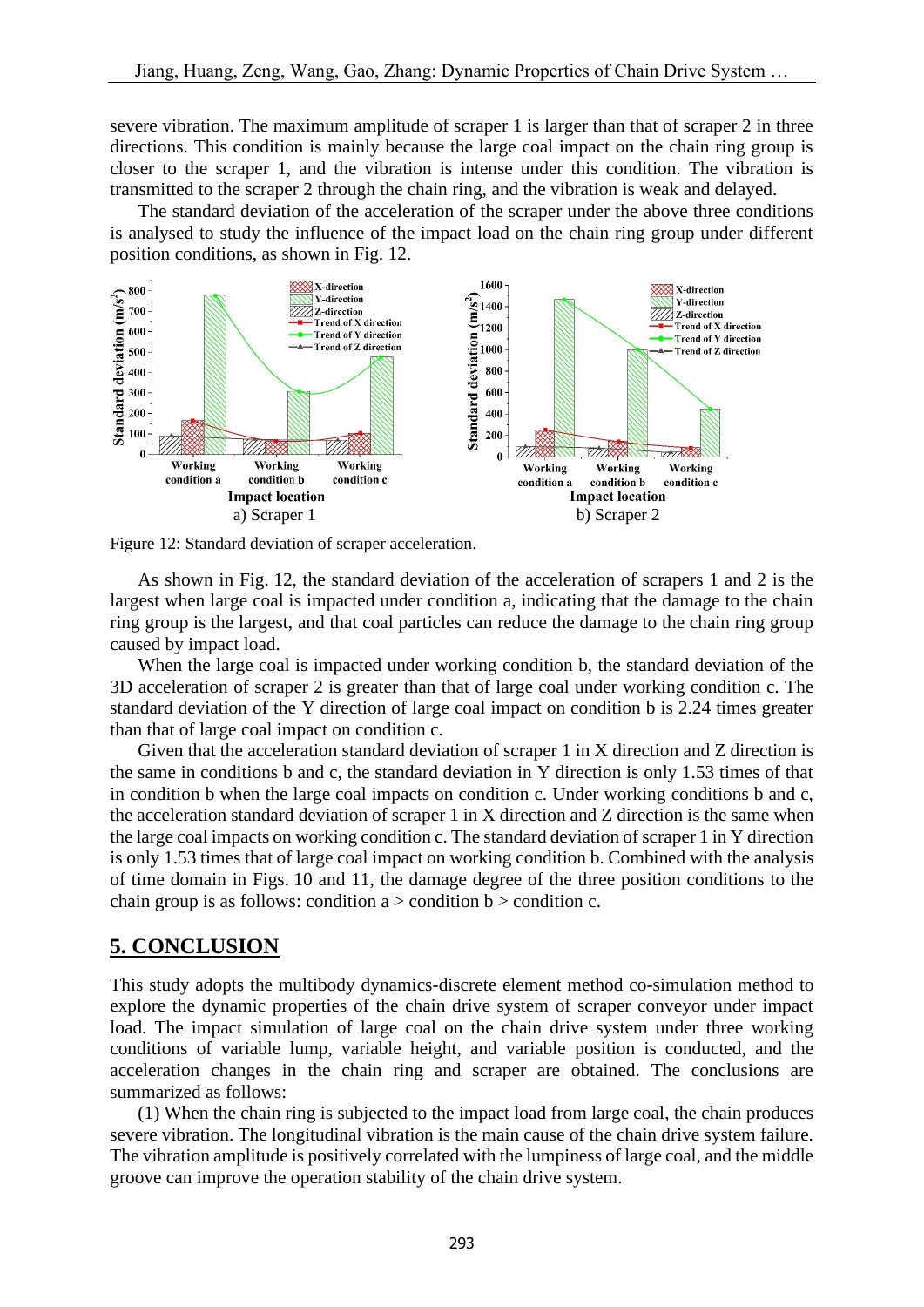(2) When the large coal impacts the chain ring in the unloaded area from different heights, the chain vibration in the front area of the chain ring group is the most intense. With the increase in impact height, the longitudinal vibration growth rate of the chain ring in the front area is greater than that of the chain ring in the rear area, so the chain ring in the front area should be optimized.

 (3) The large coal impacting the chain ring in the unloaded area causes secondary impact on the chain drive system, seriously affecting its stability. The normal transportation of scattered coal particles can reduce the impact of impact load on the chain drive system. When the large coal impacts the three position conditions, the degree of damage to the chain drive system from high to low is as follows: chain ring of unloaded area, chain ring of coal transportation area, and coal pile.

 In this study, the impact load under various working conditions is investigated in detail, which is of great importance to the optimization of chain drive system. However, the length of the chain drive system model is limited and cannot simulate the situation of unloaded area and coal transportation area at the same time due to the limitation of hardware facilities. Therefore, the simulation analysis method that can simultaneously simulate the unloaded area and the coal transportation area should be found under the premise of ensuring the simulation efficiency.

## **ACKNOWLEDGEMENT**

This study was supported by Shandong Provincial Natural Science Foundation (Grant/Award Number: ZR2019BEE066); Shandong Provincial Key Research and Development Project (Grant/Award Number: 2019SDZY01); Project of Shaanxi Key Laboratory of Mine Electromechanical Equipment Intelligent Monitoring (Xi'an University of Science and Technology) (Grant/Award Number: SKL-MEEIM201906); Shandong Provincial Key Laboratory of Mining Machinery Engineering Open Fund (University-Enterprise Joint Funding Project) (Grant/Award Number: 2022KLMM307), and Project of Shandong Province Higher Educational Young Innovative Talent Introduction and Cultivation Team (Performance enhancement of deep coal mining equipment).

### **REFERENCES**

- [1] Wieczorek, A. N.; Wójcicki, M. (2021). Synergism of the binary wear process of machinery elements used for gaining energy raw materials, *Energies*, Vol. 14, No. 7, Paper 1981, 15 pages, doi[:10.3390/en14071981](https://doi.org/10.3390/en14071981)
- [2] Zhang, X.; Li, W.; Zhu, Z.; Jiang, F. (2020). Fault detection for scraper chain using an observerbased tension distribution estimation algorithm, *Current Science*, Vol. 118, No. 11, 1792-1802, doi[:10.18520/cs/v118/i11/1792-1802](https://doi.org/10.18520/cs/v118/i11/1792-1802)
- [3] Lu, Z. X.; Guo, W.; Zhao, S. F.; Zhang, C. W.; Wang, Y.; Jia, Y. P. (2020). A cross-platform Web3D monitoring system of the three-machine equipment in a fully mechanized coalface based on the skeleton model and sensor data, *Journal of Sensors*, Vol. 2020, Paper 3147352, 14 pages, doi[:10.1155/2020/3147352](https://doi.org/10.1155/2020/3147352)
- [4] Fedorko, G.; Necas, J.; Zegzulka, J.; Gelnar, D.; Molnar, V.; Tomaskova, M. (2021). Measurement of amount for steel abrasive material transported by special scraper conveyor, *Applied Sciences*, Vol. 11, No. 4, Paper 1852, 15 pages, doi[:10.3390/app11041852](https://doi.org/10.3390/app11041852)
- [5] Zhao, S. F.; Wang, P. F.; Li, S. J. (2020). Study on the fault diagnosis method of scraper conveyor gear under time-varying load condition, *Applied Sciences*, Vol. 10, No. 15, Paper 5053, 20 pages, doi[:10.3390/app10155053](https://doi.org/10.3390/app10155053)
- [6] Zhuang, M.; Li, G.; Ding, K. X.; Xu, G. S. (2021). Optimized design of mechanical chain drive based on a wireless sensor network data algorithm, *Journal of Sensors*, Vol. 2021, Paper 2901624, 13 pages, doi[:10.1155/2021/2901624](https://doi.org/10.1155/2021/2901624)
- [7] Wang, D. G.; Zhang, J.; Zhu, Z. C.; Gang, S.; Xiang, L. (2019). Crack initiation characteristics of ring chain of heavy-duty scraper conveyor under time-varying loads, *Advances in Mechanical Engineering*, Vol. 11, No. 9, 11 pages, doi[:10.1177/1687814019880366](https://doi.org/10.1177/1687814019880366)